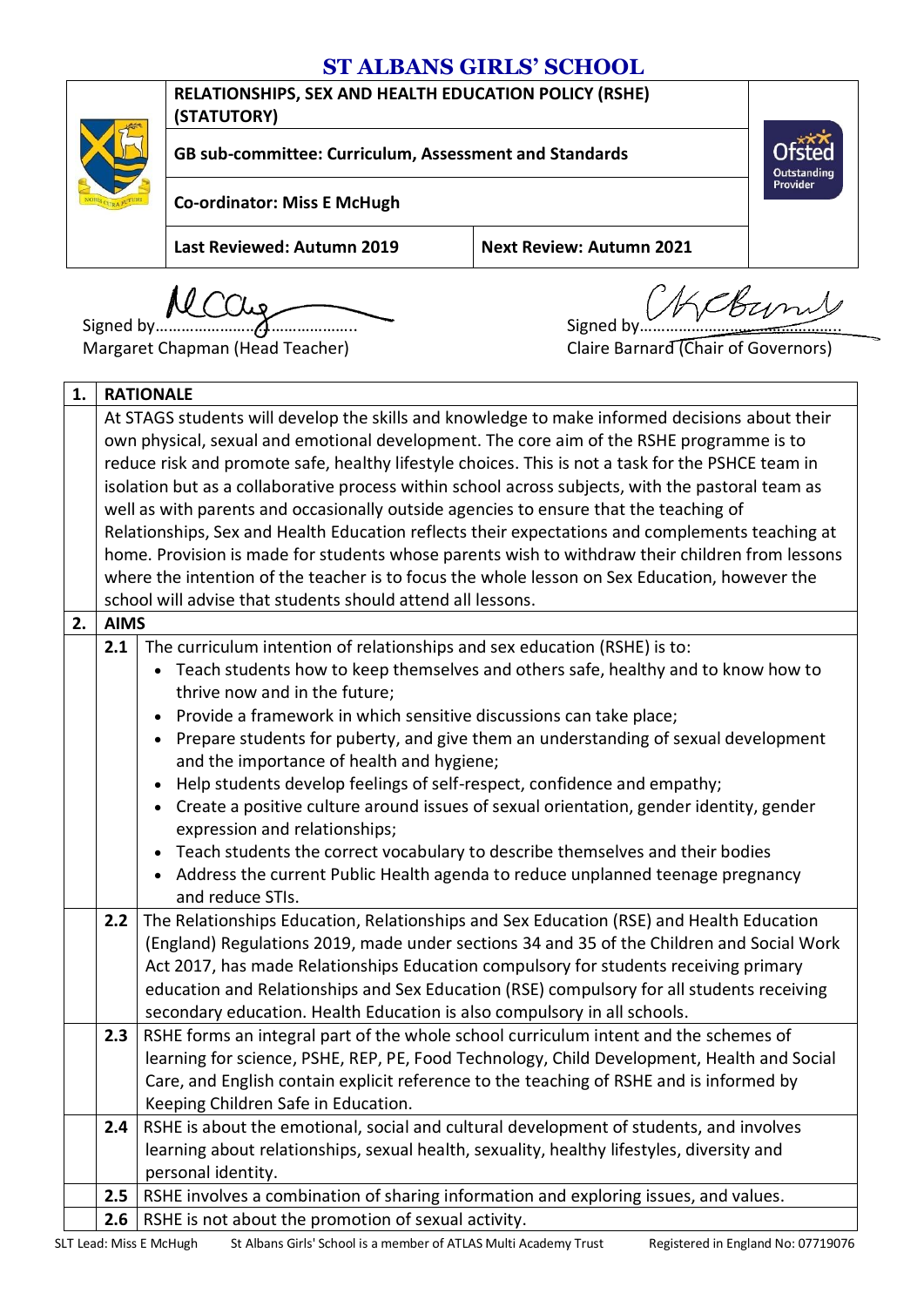|    | 2.7 | The PSHCE Curriculum also includes lessons on citizenship, personal finance and careers                |  |  |  |
|----|-----|--------------------------------------------------------------------------------------------------------|--|--|--|
|    |     | education. Years 7-9 receive one PSHCE lesson per week and are taught by staff who have                |  |  |  |
|    |     | received specific training on how to teach these topics. In Year 10 students receive 18 weeks          |  |  |  |
|    |     | of PSHCE lessons in a carousel with REP. In Year 11 students receive 12 weeks of PSHCE                 |  |  |  |
|    |     |                                                                                                        |  |  |  |
|    |     | lessons in a carousel with REP (students finish Year 11 lessons in May each year due to GCSE           |  |  |  |
|    |     | examinations)                                                                                          |  |  |  |
|    |     | An overview of the content of the RSHE Curriculum taught in distinct PSHE lessons can be               |  |  |  |
|    |     | found in appendix 1.                                                                                   |  |  |  |
| 3. |     | <b>POLICY DEVELOPMENT</b>                                                                              |  |  |  |
|    | 3.1 | This policy has been developed in consultation with staff, pupils and parents. The                     |  |  |  |
|    |     | consultation and policy development process involved the following steps:                              |  |  |  |
|    |     | • Review - the Curriculum Leader of PSHE pulled together all relevant information including            |  |  |  |
|    |     | relevant national and local guidance                                                                   |  |  |  |
|    |     | • Staff consultation - all school staff were given the opportunity to look at the policy and           |  |  |  |
|    |     | make recommendations                                                                                   |  |  |  |
|    |     | • Parent consultation - parents were invited to attend a Parent Voice meeting about the                |  |  |  |
|    |     | policy                                                                                                 |  |  |  |
|    |     | • Student consultation - STAGS held focus groups with each year group to learn what                    |  |  |  |
|    |     | students want from their RSHE lessons                                                                  |  |  |  |
|    |     |                                                                                                        |  |  |  |
|    |     | • Ratification - once amendments were made, the policy was shared with governors and                   |  |  |  |
|    |     | ratified                                                                                               |  |  |  |
| 4. |     | <b>PROCEDURES</b>                                                                                      |  |  |  |
|    | 4.1 | The governing body will:                                                                               |  |  |  |
|    |     | • seek the advice of the head teacher on this policy, keep it up to date, and make it                  |  |  |  |
|    |     | available to parents                                                                                   |  |  |  |
|    |     | ensure that RSHE is provided in a way that encourages pupils to consider personal morals,<br>$\bullet$ |  |  |  |
|    |     | the value of family life, and the importance of healthy relationships                                  |  |  |  |
|    | 4.2 | The SLT will ensure that:                                                                              |  |  |  |
|    |     | • The governing body is advised about the nature and organisation of RSHE and how it                   |  |  |  |
|    |     | meets the "human right" to know how their body works and how to safeguard themselves                   |  |  |  |
|    |     | and how it reflects the aims and values of the school                                                  |  |  |  |
|    |     | • RSHE is provided in a way that encourages students to consider personal morals, the value            |  |  |  |
|    |     | of family life, and the importance of marriage, as well as safe sexual health                          |  |  |  |
|    |     | Students are provided with age appropriate teaching materials<br>$\bullet$                             |  |  |  |
|    |     |                                                                                                        |  |  |  |
|    |     | A scheme of learning is agreed and implemented within PSHE lessons<br>$\bullet$                        |  |  |  |
|    |     | Parents are advised about the programme for RSHE within the curriculum                                 |  |  |  |
|    |     | • SLT respond appropriately to those parents who wish to withdraw their daughter from sex              |  |  |  |
|    |     | education after consultation with the Designated Senior Lead for Child Protection. These               |  |  |  |
|    |     | students will be considered vulnerable from a safeguarding perspective and provided with               |  |  |  |
|    |     | an alternative learning environment for the duration of lessons where the teaching of sex              |  |  |  |
|    |     | education is the primary intention of the teacher                                                      |  |  |  |
|    | 4.3 | The teachers of RSHE will ensure that they:                                                            |  |  |  |
|    |     | • provide sex education in accordance with this policy and in a way which encourages pupils            |  |  |  |
|    |     | to consider personal morals and the value of family life                                               |  |  |  |
|    |     | participate in training to provide sex education in line with the school<br>$\bullet$                  |  |  |  |
|    |     | curriculum policy and fulfil the government statutory requirement                                      |  |  |  |
|    |     | implement the agreed scheme of learning<br>$\bullet$                                                   |  |  |  |
|    |     | draw to the attention of the head Teacher any materials which they consider to be                      |  |  |  |
|    |     | inappropriate                                                                                          |  |  |  |
|    |     | • deliver lessons in accordance with the RSHE policy and follow the prescribed SoL as                  |  |  |  |
|    |     | agreed by the department with line management. Which will include specific lessons                     |  |  |  |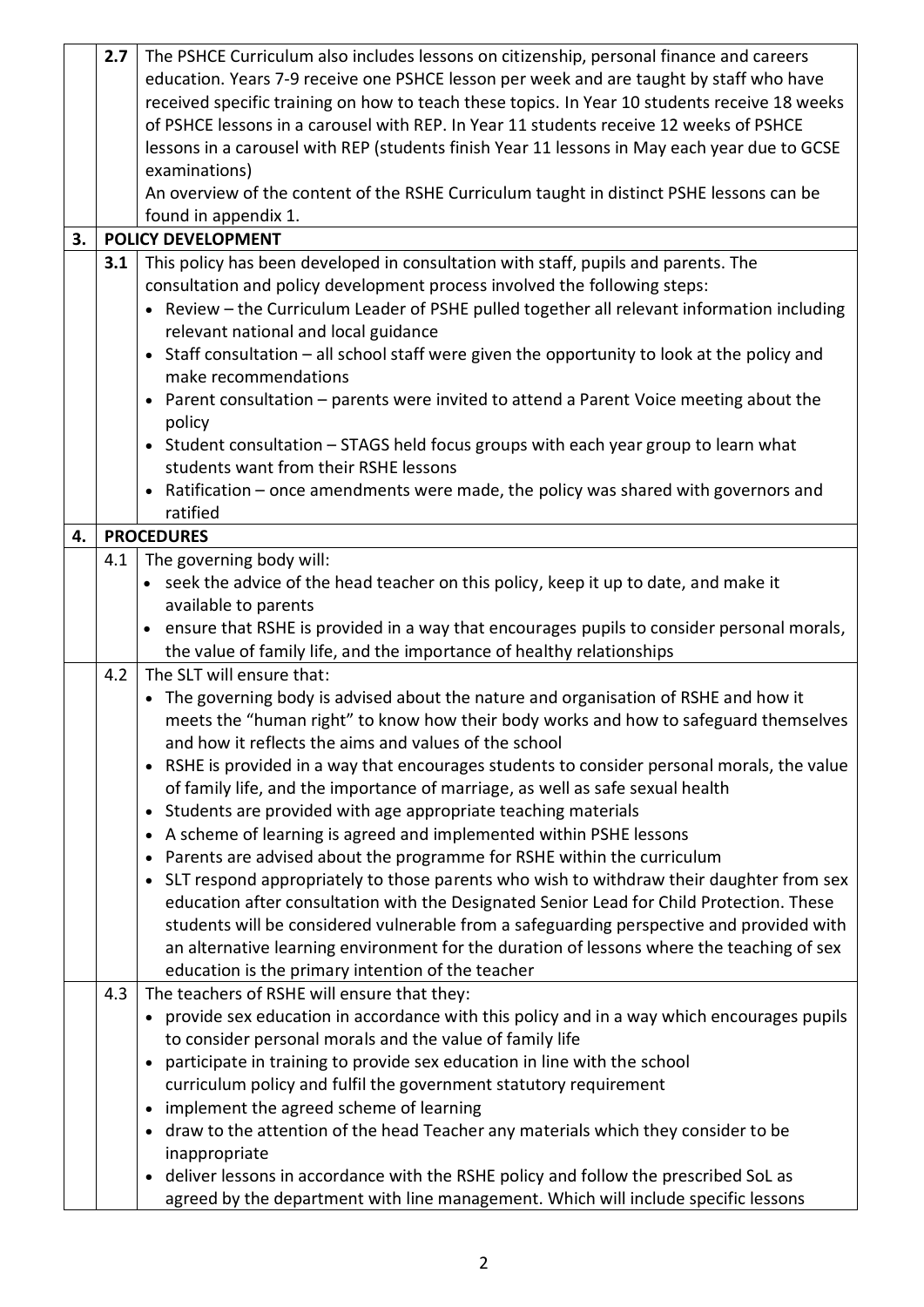which promote diversity as well as re-enforcing the core value of equality and diversity throughout all schemes of learning

- to teach RSHE without allowing their own beliefs and attitudes to influence them
- create a safe and supportive learning environment by understanding the needs of every child. Using class ground rules and sometimes the use of an anonymous question box
- follow Child Protection and Safeguarding policy and Keeping Children Safe in Education closely on any disclosed information
- take into consideration, where possible, students prior learning and background as well as students ability, age, readiness and cultural background including students with English as a second language
- promote social learning that shows align regard for the needs of others with the use of class rules on shared personal information
- employ current principles and methodology to teach RSHE, moving away from outdated practices of scare tactics, and moving towards a place where students are making their own informed choices and understanding the link between positive healthy choices and future successful selves
- assess student work by use of self, peer and teacher assessed work
- differentiate work to ensure accessibility regardless of ability, disability, level of maturity, personal circumstances, sexual orientation, gender identity, faith or culture and / or sexual orientation, gender identity, faith or culture of their family, friends and wider community as is outlined in our inclusion policy
- should use information provided by the pastoral support team to inform their teaching including social issues such as bullying but also gender identity including "emerging", sexual orientation, ability, disability, nationality, religion and race
- allow questioning from the students that operates with an openness which will be answered, with due care to the safeguarding of staff and maturity and safeguarding of the students. Where myths and misconceptions are challenged and questions answered truthfully in accordance with the age of the students
- follow the protocol for confidentiality; in each lesson class rules will be agreed, to help students understand that they should all be free to contribute ideas and ask questions in the safety of the classroom and that those contributions should stay private, but understanding that this cannot necessarily be guaranteed by the teacher. However, students will also understand clearly that any disclosure of issues of a child protection nature will immediately be passed on to the DSL (Mary Karen Thomas, Deputy DSL Vicki Blackburn, or Margaret Chapman). No student will be offered anonymity by a classroom teacher. Students will also regularly be signposted to places where they can ask questions and get help with concerns
- deliver lessons on sensitive issues such as puberty, menstruation, contraception, teenage pregnancy, STIs including HIV/ AIDS and safer sex, which are balanced and offer factual information to guide young people to make informed choices
- clearly signpost students to relevant medical professionals, where to gain help and places to get advice and help on the full variety of topics covered; including pastoral support in school, school nurse - in person and via text, a variety of online support and guidance apps and forums, YC Hertfordshire, local health authority clinics, GP, and Childline

Staff do not have the right to opt out of teaching RSHE. Staff who have concerns about teaching RSHE on the basis of religious, cultural, or other personal reasons are encouraged to discuss this with the Head Teacher.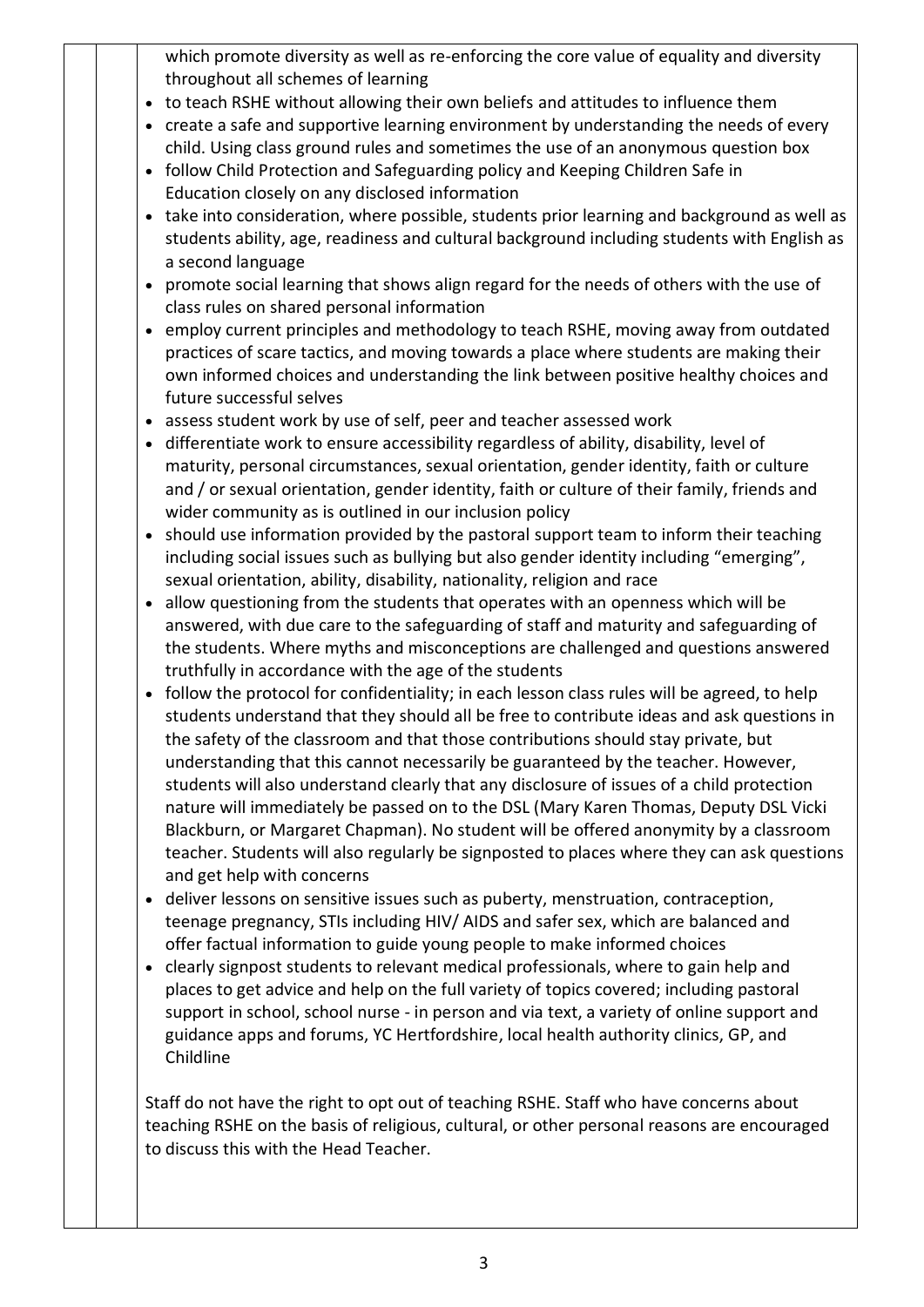|    | 4.4 | Curriculum Leader of PSHCE with responsibility for RSHE is expected to:                         |  |  |  |
|----|-----|-------------------------------------------------------------------------------------------------|--|--|--|
|    |     | • ensure that learning across the curriculum in other subject areas follow the RSHE policy      |  |  |  |
|    |     | and compliments the spiral curriculum being delivered in distinct PSHCE lessons                 |  |  |  |
|    |     | • co-ordinate the delivery of an effective spiral curriculum with recurring themes that are     |  |  |  |
|    |     | age and maturity specific                                                                       |  |  |  |
|    |     | ensure that all teaching materials are of a satisfactory standard and are not offensive or      |  |  |  |
|    |     | could be construed as such, in consultation with their Line Manager                             |  |  |  |
|    |     | • co-ordinate any outside speakers and ensure quality of provision in line with this policy;    |  |  |  |
|    |     | keep parents informed through the school website and school newsletter about PSHCE<br>$\bullet$ |  |  |  |
|    |     | provision at STAGS. Work with SLT to deliver parent/ carer information evenings to find         |  |  |  |
|    |     | out more about RSHE and PSHCE topics                                                            |  |  |  |
|    | 4.5 | Role of students:                                                                               |  |  |  |
|    |     | • Students are expected to engage fully in RSHE lessons and, when discussing issues related     |  |  |  |
|    |     | to RSHE, treat others with respect and sensitivity                                              |  |  |  |
| 5. |     | <b>PARENTS' RIGHT TO WITHDRAW</b>                                                               |  |  |  |
|    | 5.1 | Parents have the right to request to withdraw their child from Sex Education lessons.           |  |  |  |
|    |     | • Parents cannot withdraw their child from the Relationships or Health Education content        |  |  |  |
|    |     | of the curriculum.                                                                              |  |  |  |
|    |     | • To withdraw their child from the Sex Education lessons parents are request that they do       |  |  |  |
|    |     | so in writing.                                                                                  |  |  |  |
|    |     | • Parents will then be contacted by Ms Karen Thomas, Deputy Head Teacher and                    |  |  |  |
|    |     | Designated Safeguarding Lead who will discuss the concerns that parents have regarding          |  |  |  |
|    |     | the content of the lessons.                                                                     |  |  |  |
|    | 5.2 | Following these discussions, if parents wish for their child to be withdrawn, then unless       |  |  |  |
|    |     | there are exceptional circumstances, STAGS will provide the child with an alternative           |  |  |  |
|    |     | learning environment for the duration of the PSHCE lessons which have the intention of          |  |  |  |
|    |     | teaching about:                                                                                 |  |  |  |
|    |     | • Sex acts to give and receive pleasure;                                                        |  |  |  |
|    |     | • Masturbation;                                                                                 |  |  |  |
|    |     | • Use of contraception in lessons that use a model of an erect penis.                           |  |  |  |
|    | 5.3 | From September 2020 a student can opt to remain in a lesson that has the intention of           |  |  |  |
|    |     | teaching sex education once they are 15 years old (i.e. three school terms prior to turning 16  |  |  |  |
|    |     | years old) regardless of the views of their parents.                                            |  |  |  |
|    |     | In these circumstances the CL for PSHE will contact the parents to inform them of the choice    |  |  |  |
|    |     | that their child has made.                                                                      |  |  |  |
| 6. |     | <b>MONITORING OF IMPACT</b>                                                                     |  |  |  |
|    | 6.1 | Monitoring of the impact of the Scheme of Learning will be undertaken by the Curriculum         |  |  |  |
|    |     | Leader in the first instance through school procedures, and will report findings to SLT and     |  |  |  |
|    |     | any issues raised in that monitoring procedure                                                  |  |  |  |
|    | 6.2 | Student development in RSHE is monitored by class teachers as part of our internal              |  |  |  |
|    |     | assessment systems.                                                                             |  |  |  |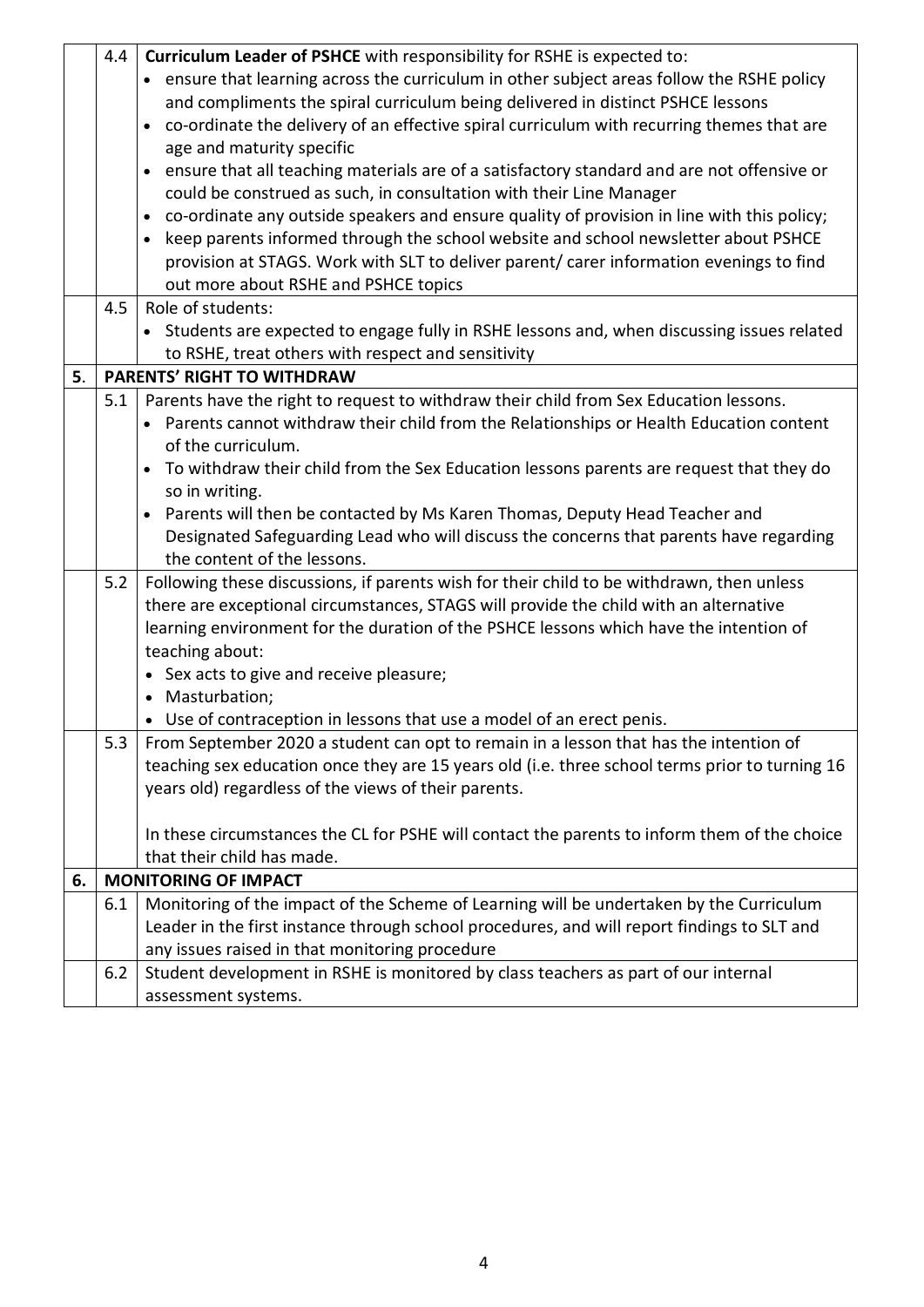## **Relationships and Sex Education and Health Education taught in the PSHCE Curriculum at STAGS**

| Year           | <b>Relationships Education</b>                                                                                                                                                                                                                                                                                                                          | <b>Sex Education</b>                                                                                                                 | <b>Health Education</b>                                                                                                                                                                                                    |
|----------------|---------------------------------------------------------------------------------------------------------------------------------------------------------------------------------------------------------------------------------------------------------------------------------------------------------------------------------------------------------|--------------------------------------------------------------------------------------------------------------------------------------|----------------------------------------------------------------------------------------------------------------------------------------------------------------------------------------------------------------------------|
| $\overline{7}$ | Rights and responsibilities<br>Social interactions<br>PENN Resilience Programme-<br>developing self-esteem<br>Anti-Bullying<br>$\bullet$<br>Online Safety including online<br>pornographic imagery                                                                                                                                                      |                                                                                                                                      | PENN Resilience Programme -<br>mental health<br>Puberty<br>Menstruation<br>Personal Hygiene                                                                                                                                |
| 8              | Online Safety and Social Media<br><b>Government and Democracy</b><br>Crime<br><b>Relationship Smarts</b><br>Developing positive, healthy<br>relationships<br>Sex Ed Sorted (pt 1)<br>Human variation and LGBT                                                                                                                                           | Sex Ed Sorted (pt 1)<br>• Masturbation                                                                                               | <b>Body Image</b><br>Media and Health<br>Alcohol and Drugs Education<br>Sex Ed Sorted (pt 1)<br>$\bullet$<br>Effective reproduction<br>Fertility<br>Conception                                                             |
| 9              | Healthy and unhealthy<br>$\bullet$<br>relationships<br>Chelsea's Choice, sexual<br>$\bullet$<br>exploitation<br>Who am I, I think I am?<br><b>Britishness</b><br><b>Multicultural Britain</b><br>Racism<br>٠<br>LGBTQ+<br>$\bullet$<br>Radicalisation<br>Sex Ed Sorted pt 2<br>What is Sex?<br><b>Consent and Control</b><br>Sexual and gender identity | • Sex Ed Sorted (pt 2)<br>Using<br>Contraception<br>including how<br>to use a male<br>condom,<br>female<br>condom, and<br>dental dam | <b>School Health and Alcohol</b><br>$\bullet$<br><b>Reduction Project</b><br>Making resilient decisions<br>Sex Ed Sorted (pt 2)<br>Safer Sex including STIs<br>$\bullet$<br>Good Sexual health                             |
| 10             | My money-impact of debt                                                                                                                                                                                                                                                                                                                                 |                                                                                                                                      | Mental Illness Investigated<br><b>Unplugged Substance Misuse</b><br>programme<br>Risks of unprotected sex is a<br>lesson included within the<br>lessons on substance misuse                                                |
| 11             | <b>Impact of Teen Pregnancy</b><br>Parental skills<br>Unplanned pregnancy<br>Termination                                                                                                                                                                                                                                                                | Contraception<br>$\bullet$<br>including how to<br>use a male<br>condom, female<br>condom, and<br>dental dam                          | Self-Esteem<br><b>Plastic Surgery</b><br>Personal well-being drugs<br>education<br>Prevention of STIs and how to<br>$\bullet$<br>access treatment<br><b>Emotional Health</b><br>Stress, Anxiety, Depression<br>Mindfulness |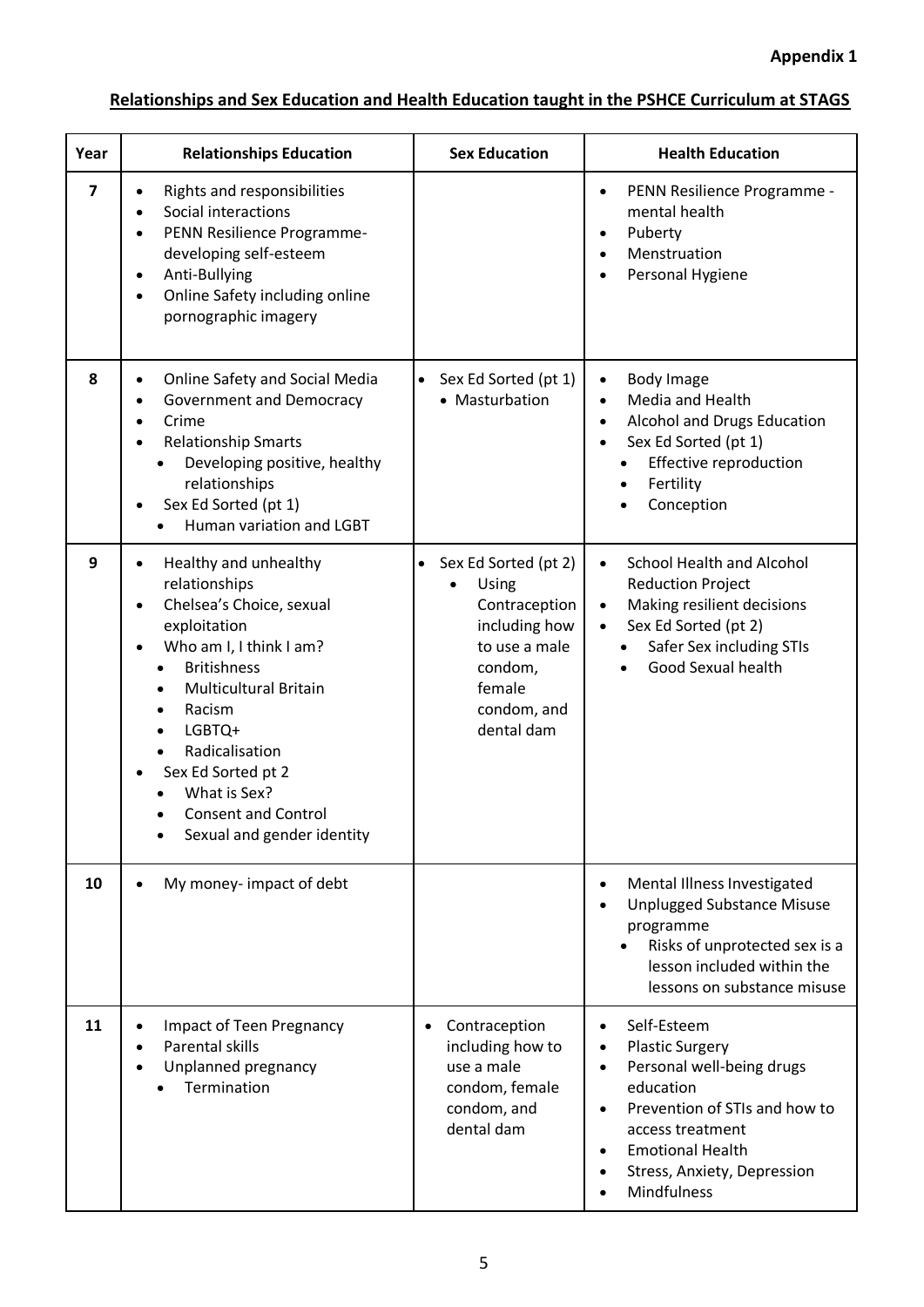

## **ST ALBANS GIRLS' SCHOOL**

## **Equality Impact Analysis**

When reviewing all schools' policies, the following Equality Impact Analysis (EIA) should be undertaken to ensure fairness of the new proposals/policy and to identify any action needed to redress any potential discrimination, positively promoting equal opportunities, improved access and participation for all.

| <b>Title of Policy:</b>    | Relationships, Sex And Health Education    |
|----------------------------|--------------------------------------------|
| Date:                      | Autumn 2019                                |
| <b>EIA carried out by:</b> | Miss E McHugh                              |
| <b>EIA reviewed by:</b>    | <b>Curriculum Assessment and Standards</b> |

| 1. Identify the aims and objectives of the policy, what will be the proposed change and how will it be |  |
|--------------------------------------------------------------------------------------------------------|--|
| implemented                                                                                            |  |

| <b>Policy contains information about: Overall</b> | The purpose of this policy is to outline how students |
|---------------------------------------------------|-------------------------------------------------------|
| aims and objectives?                              | will develop the skills and knowledge to make         |
| What is the proposed change?                      | informed decisions about their own physical, sexual   |
| Who is intended to benefit from the proposal and  | and emotional development. The core aim of the        |
| in what way?                                      | RSHE programme is to reduce risk and promote safe,    |
| Outcomes of the policy?                           | healthy lifestyle choices. This is not a task for the |
| How will it be put into practice and who is       | PSHCE team in isolation but as a collaborative        |
| responsible for this?                             | process within school across subjects, with the       |
|                                                   | pastoral team as well as with parents and             |
|                                                   | occasionally outside agencies to ensure that the      |
|                                                   | teaching of Relationships, Sex and Health Education   |
|                                                   | reflects their expectations and complements           |
|                                                   | teaching at home. The policy also outlines what       |
|                                                   | provision is made for students whose parents wish     |
|                                                   | to withdraw their children from lessons where the     |
|                                                   | intention of the teacher is to focus the whole lesson |
|                                                   | on Sex Education, however the school will advise      |
|                                                   | that students should attend all lessons.              |

| 2. | <b>Assessment of Impact?</b> To include impact of policy, any plans needed to mitigate any negative |       |               |  |  |
|----|-----------------------------------------------------------------------------------------------------|-------|---------------|--|--|
|    | impact, equality issues to be addressed                                                             |       |               |  |  |
|    | Characteristic                                                                                      | Group | Effect/Impact |  |  |
|    | Age                                                                                                 |       |               |  |  |
|    | Disability                                                                                          |       |               |  |  |
|    | Gender reassignment                                                                                 |       |               |  |  |
|    | Marriage/civil partnership                                                                          |       | No impact     |  |  |
|    | Pregnancy/Maternity                                                                                 |       |               |  |  |
|    | Race                                                                                                |       |               |  |  |
|    | Religion or Belief                                                                                  |       |               |  |  |
|    | Sex                                                                                                 |       |               |  |  |
|    | Sexual orientation                                                                                  |       |               |  |  |